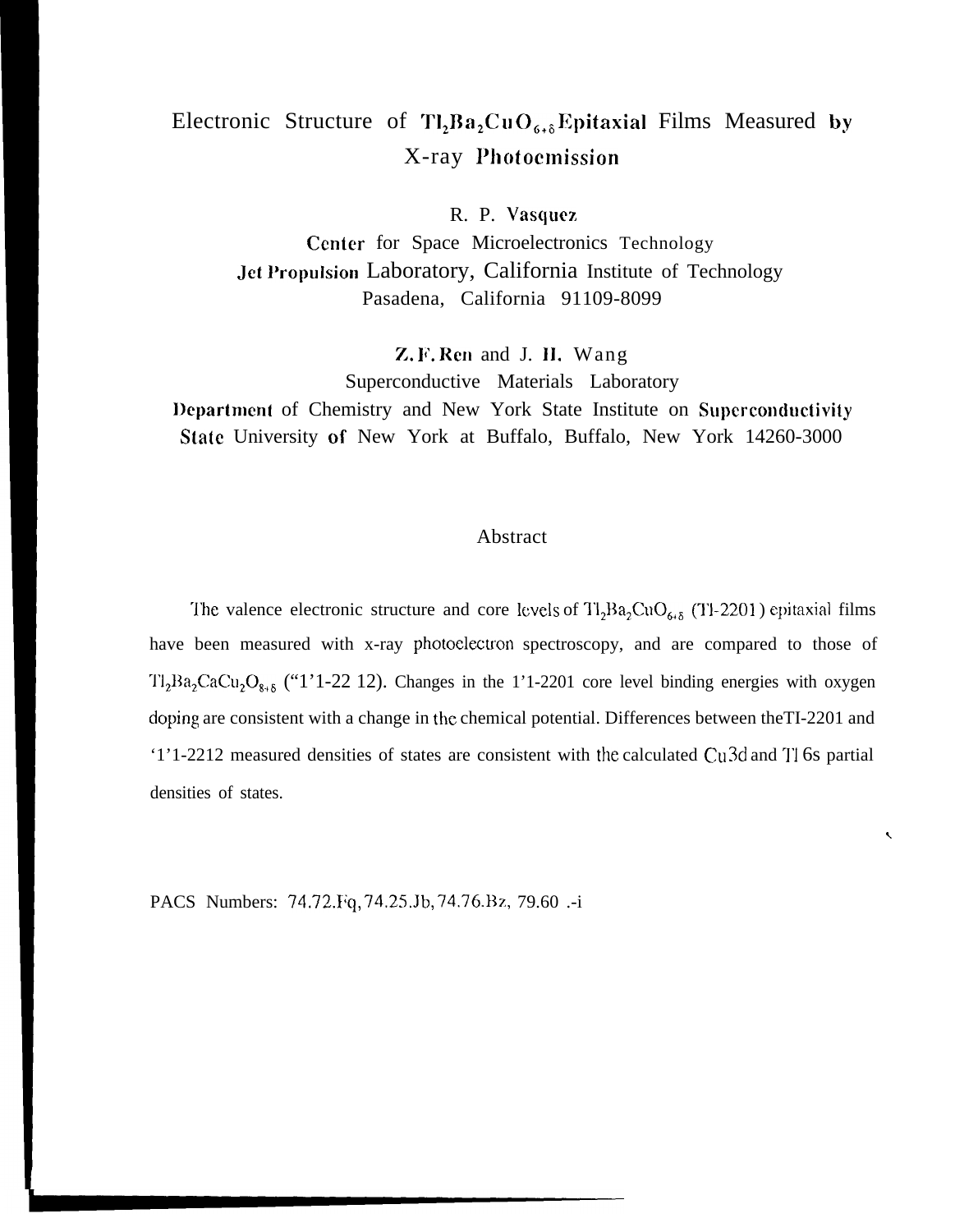The electronic structure of the  $Tl_2Ba_2Ca_{n+1}Cu_nO_{4+2n+6}$  (Tl-22(n- 1 )n) family of superconducting cuprates is of interest because of the higher superconducting transition temperatures  $(T<sub>s</sub>)$  which are obtainable relative to the more commonly studied  $YBa<sub>2</sub>Cu<sub>3</sub>O<sub>7</sub>$  ancl  $Bi<sub>2</sub>Sr<sub>2</sub>CaCu<sub>2</sub>O<sub>8</sub>$ . However, the difficulty in synthesizing high quality materials due to the toxicity and volatility of "1'1, combined with the well-known difficulty in obtaining clean cuprate surfaces due to the reactivity of the alkaline earth components, have limited photocmission studies of these materials. Additionally, the  $T_c$  of 3'1-2201 depends sensitively on the oxygen doping, <sup>1</sup> varying continuously and reversibly from 8S K to O K as  $\delta$  varies from O to 0.1, thus requiring controlled annealing in an inert atmosphere to remove excess oxygen. Most x-ray photoelectron spectroscopy (XPS) studies of  $1'1-22(11-1)$  in materials have consequently focused on T1-2212 and Tl-2223, which have higher T<sub>s</sub> and do not require a final reducing anneal, and only a few<sup> $2-4$ </sup> have included measurements on "1'1-2201. Furthermore, these earlier studies have been on pol ycrystal line samples scraped in vacuum, which can yield surfaces with significant spectral contributions from nonsuperconducting grain boundary species and/or artifacts from scrape-induced damage,<sup>5</sup> such as reduction of Cu<sup>+2</sup> to  $Cu<sup>+1</sup>$ . XPS measurements from higher quality 1'1-2,201 surfaces are therefore desirable.

.

Recently the growth of high quality epitaxial films of "1'1-2201 has been demonstrated.<sup>6,7</sup> Tricrystal ring magnetometry experiments utilizing these films have also provided strong evidence for d-wave pairing symmetry.<sup>7</sup> In this work, the results of XPS measurements on these films are presented and compared to earlier '1'1-2201 measurements<sup>24</sup> and to results from  $T$  '1-2212 epitaxial films.<sup>8</sup>The valence band measurements are compared to the densities of states from '1"1-2201 and "11-2212 band structure calculations.<sup>9,10</sup> The influence of doping on the electronic structure of '1'1-220) is studied by comparing photocmission measurements from fully oxiclized and reduced films with different oxygen contents and hence different  $T_s$ s.

5000 Å-thick epitaxial '1'1-2201 films on SrTiO<sub>3</sub> (1 00) substrates are obtained by rf magnetron sputtering followed by a two-step annealing process. Details of the film growth, annealing, ant] characterization are described elsewhere.<sup>6,7</sup> Prior to the fins] argon anneal, which adjusts the oxygen content, the films typically exhibit zero resistance at 11-12. K, while zero resistance can be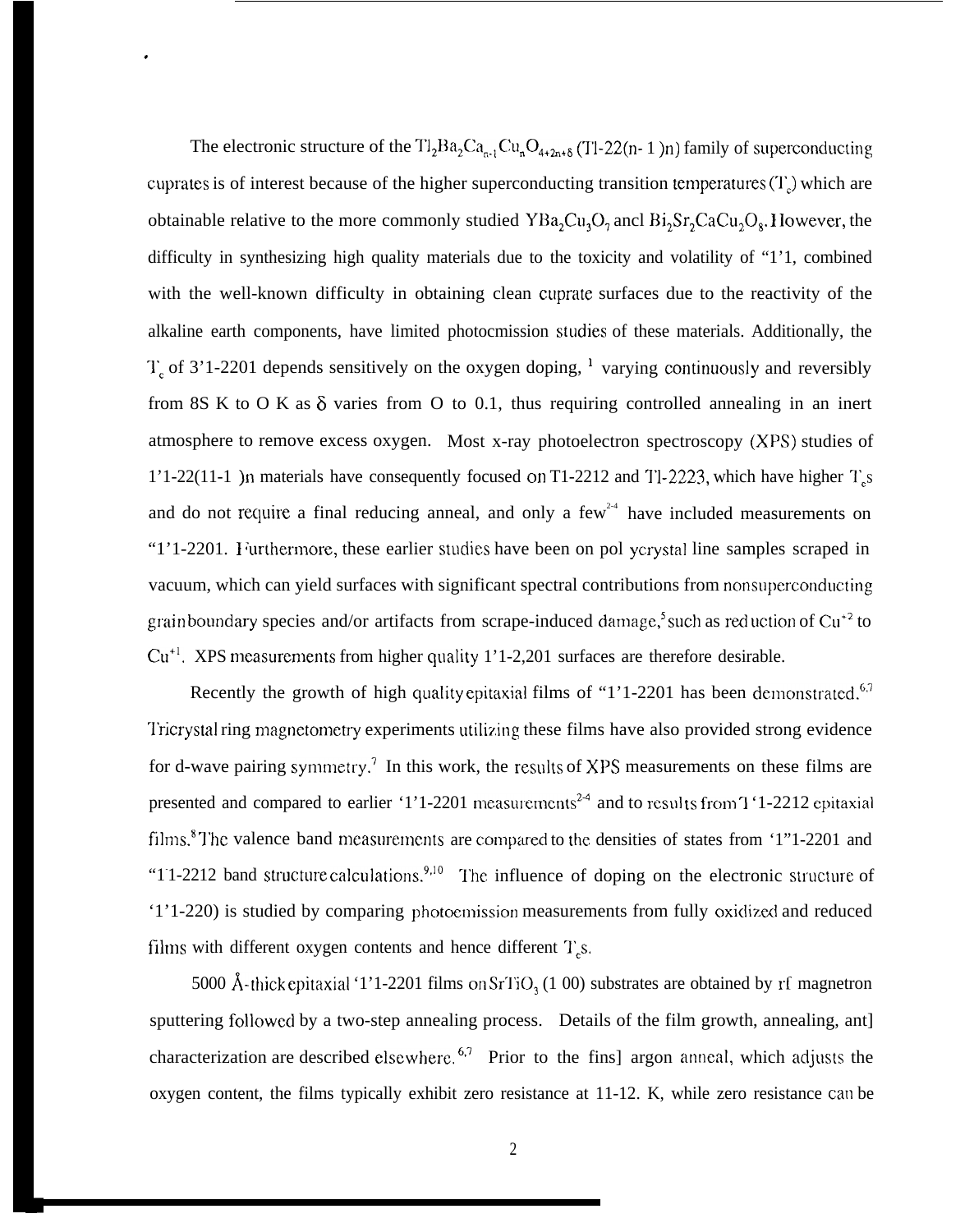raised as high as -80 K after argon annealing, Exposure of the films to reactive atmospheric gases, especially water vapor, was minimized during transport by use of dessicant in a viton o-ring sealed screw-top sample container. The sample container was unsealed only in the ultrahigh purity nitrogen atmosphere of a glove box which encloses the  $X$  PS load lock. The films were cleaned with a nonaqueous etchant consisting of 0.1 %  $Br<sub>2</sub>$  in absolute ethanol, rinsed in ethanol, and blown dry with nitrogen. 'l'his procedure has yielded high quality surfaces for other cuprate superconductors,<sup>5</sup> including Tl-22 12 (Ref. 8). The etch rate was found to be -1000 Å/min, and a 15s etch was found to be sufficient for obtaining XPS spectra characteristic of high quality surfaces, using criteria described elsewhere.<sup>5</sup>The XPS spectra were accumulated on a Surface Science Spectra SSX-501 spectrometer with monochromatized Al  $K_{\alpha}$  x-rays (1486.6 eV), photoemission normal to the film surface, and a base pressure of  $5 \times 10^{\circ}$ ]0 Torr. The x-ray beam diameter was 150 pm for the core level measurements and 300 pm for the valence band measurements. "I'he pass energy of the electron energy analyzer was  $25 \text{ eV}$ , yielding a peak full width at half maximum (FWHM) of 0.7 eV for a Au  $4f_{7/2}$  signal. One full y oxygenated anti two annealed films were measured in this work, and ac susceptibility measurements of the annealed films following the XPS measurements showed onsets of the superconducting transition at  $53 K$ and  $63$  K with transition widths of  $-2$  K. Equivalent X PS spectra were obtained from both annealed films, the data presented here are from the film with  $T_c = 63$  K.

The core level binding energies and peak FWHMs measured in this work from fully ox ygenated and argon-annealed " $1<sup>1</sup>1$ -2201 epitaxial films are summarized in Table 1, together with measurements previously reported<sup>3,4,8</sup> for "1'1-22.01 and '1'1-221 2. '1'he O 1s spectrum, which is commonly used to assess surface cleanliness, measured from an annealed 1'1-2201 film is compared in Fig. 1 to the corresponding spectrum from a  $\frac{1}{1}$  '1-2212 epitaxial fi lm<sup>\*</sup>The peak near 531 eV is known to be associated with contaminants,<sup>5</sup> particularly alkaline earth carbonates, while the lower binding energy manifold originates from the nonequivalent oxygen sites in the superconducting phase. O 1s spectra were not presented in one earlier study<sup>3</sup> of "1'1-220], making an assessment of the surface quality diffic ult, while another study<sup>4</sup> of '1'l-based superconductors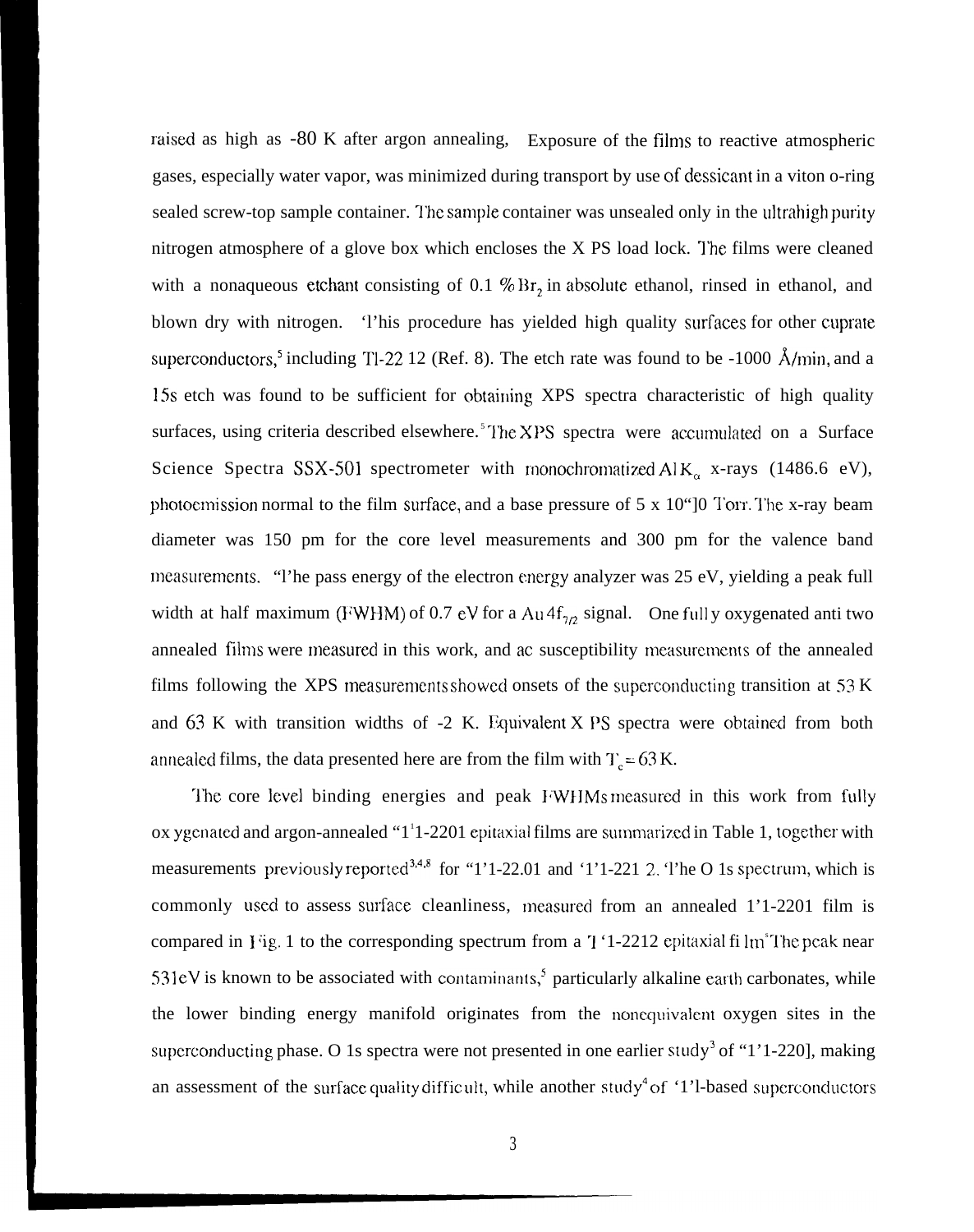did present an O 1s spectrum from 'II-2223 which was stated to be typical and in which the the contaminant signal was nearly equal in intensity to the signal from the superconductor. The dominance of the lower binding energy signals in Fig. 1 demonstrates the surface cleanliness obtained in this work. The lower binding energy signal consists of two components, as demonstrated more clearly in the second derivatives of the spectra shown in the inset of Fig. 1. The lower binding energy component is assigned to Cu-O planes, consistent with studies of other cuprate superconductors,  $\frac{11-15}{11}$  and the higher binding energy component is associated with Tl-O bonding. The difference in lineshapes observed between the T1-2201 and 'H-2212 O 1s spectra in Fig. 1 is primarily due to the difference in the energy separations of these two components.

The T<sub>1</sub> 4f and Ba 4d spectra are shown in  $\overline{1}$  ig. 2 together with the results of least squares fitting. The T14f spectrum can be seen in Fig. 2 to be well-represented by a single. doublet, and is consistent with previous measurements from Tl cuprates.<sup>3,4,8,16-19</sup> The Ba 4d spectrum consists of a dominant doublet at low binding energy associated with the superconducting phase, and a lower intensity doublet at 1.8 eV higher binding energy which is dominant prior to etching and is associated with contaminants. Similar observations are apparent in the 13a 3d spectrum (not shown). 'l''he 13a core levels occur at significantly lower binding energies than the corresponding signals from Ba metal, as is also the case for other superconducting cuprates, which has been interpreted as originating from initial state electrostatic effects.<sup>20</sup> One earlier study<sup>3</sup>found a Ba  $3d_{5/2}$  binding energy 0.5 eV higher than that measured in this work, and cited the width of the signal (2.4 eV) as evidence of Ba occupancy of inequivalent sites. The lower binding energy measured in this work, in agreement with another earlier study,<sup>4</sup> and the significantly narrower peak width (1.45 eV) suggests that the earlier result is contaminant-related, since the energy separation of the Ba 3d signals from the superconductor and contaminants is nearly the same as the peak width. 'l'he even narrower peak wiclth observed in the Ba 4d spectrum (1.05 eV) provides further evidence against multiple Ba core level signals originating from the superconductor.

The Cu  $2p_{3/2}$  spectra measured from '1'1-2201 and Tl-2212 are compared in Fig. 3, and arc typical of Cu<sup>+2</sup> compounds. The multiplet at higher binding energy corresponds to  $2p<sup>5</sup>3d<sup>9</sup>L$  final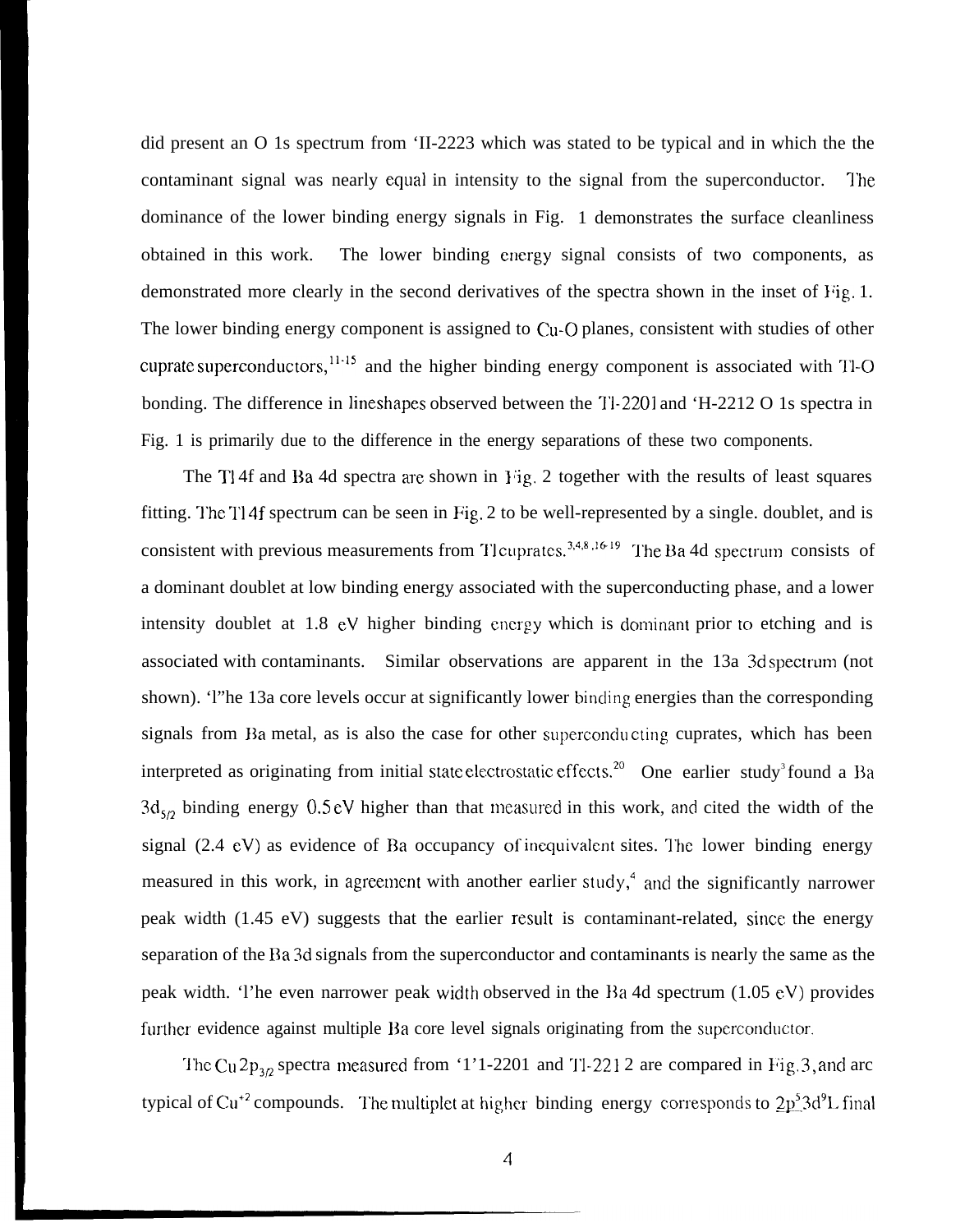states, where underscoring denotes a hole and 1. denotes the oxygen ligand, and the more prominent peak near 933 eV corresponds to well-screened  $2p^53d^{10}$ . final states resulting from ligand-to-metal charge transfer. The relatively large width (> 3 eV) of the  $d^{10}$  peak reflects a multiplet of final states.<sup>21,22</sup> The d<sup>10</sup> binding energy and peak width and the d<sup>9</sup>/d<sup>10</sup> intensity ratio of 0.46 observed for Tl-2201 are similar to those of  $3'1$ -2212 and other cuprate superconductors.<sup>5,21</sup> These observations are in agreement with an earlier st ud  $y^4$  of 7'1-2201, but differ significant] y from another earlier study<sup>3</sup> in which a lower binding energy, narrower peak width  $(2.4 \text{ eV})$ , and a lower  $d^{9}/d^{10}$  intensity ratio of 0.30 were reported, Such effects are consistent with the reduction of Cu<sup>+2</sup> to Cu<sup>+1</sup> and have been demonstrated to occur on surfaces damaged by scraping.

'l'he core levels measured from argon-annealed '1'1-2201 are observed at higher binding energies than those of the full y oxygenated sample. With the exception of the Cu 2p signal, for which small shifts are masked by the width of the signal, these binding energy shifts are in the range 0.12 - 0.24 eV for the  $T_c = 63$  K sample, and 0.15 - 0.28 eV for the  $T_c = 53$  K sample. Doping-induced changes in the core potentials caused by changes in effective charges, or by changes in the Madelung potential (e.g. resulting from bond length changes) would be expected to have opposite effects on different sites. 'l'he fact that doping causes the core level binding energies to shift in the same direction by nearly the same amount within experimental error suggests that these effects are small compared to the change in the chemical potential. Similar doping-induced changes in chemical potentials have been reported<sup>23-27</sup> for  $La_{2x}Sr_xCuO_4$ ,  $Bi_2Sr_2CaCu_2O_{8+8}$ ,  $Bi_2Sr_2Ca_{1-x}Y_xCu_2O_{8+8}$ , and  $(Bi, Pb)_2Sr_2Ca_2Cu_3O_{10+8}$ 

The 1'1 5d and Ba 5p shallow core levels and the valence bands, which consist primarily of Cu3d, O 2p, and 1'1 6s/5d states, of Tl-2201 and 'J'I-2212 are compared in Fig. 4. The spectra have been scaled to the same height in the valence band region to facilitate comparison of line shape differences. The Fermi edges are shown more clearly in the inset, The Cu and '1'1 states contribute most of the valence band spectral weight for the photon energy used in this work.<sup>28</sup>The Cu3d partial densities of states from band structure calculations<sup>9,10</sup> of  $1'1$ -2201 and '1'1-2212 are shown below the valence bands, shifted by  $2 \text{ eV}$  to approximately match the envelopes of the valence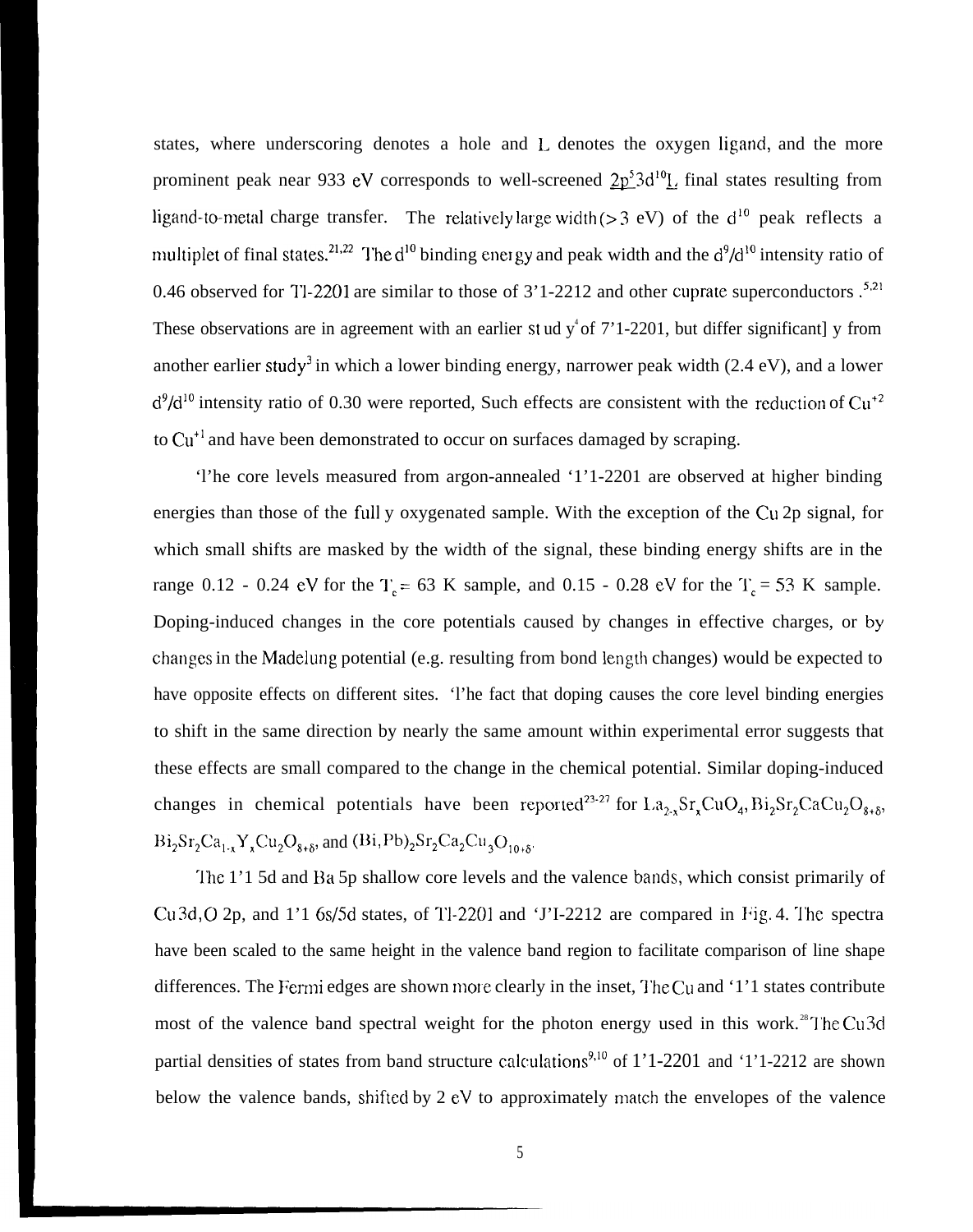bands. Similar shifts have been found necessary for other cuprate superconductors, and have been attributed to electron correlation effects which are inadequately treated in the calculations. Distinct differences in the measured Tl-2201 and  $T1-2212$  densities of states are apparent in Fig. 4. In the region -2-5 eV, the density of states of 7'1-2201 increases towards the Fermi level while that of '1'1-2212 decreases. q'his is consistent with the calculations, in which 1'1-2212 exhibits a larger Cu 3d partial density of states for binding energies larger than  $-4.5$  eV. The shoulder near 7 eV, which consists primarily of  $T1$  6s states,<sup>9,10,28</sup> is more prominent in the 3"1-2201 spect rum, reflecting the larger Tl/Cu ratio relative to "1'1-22 12.

In summary, the valence electronic structure and core levels of  $1'1$ -2201 epitaxial films have been measured in this work with XPS. The core level binding energies and spectral features are generally similar to those of "1'1-2212 and other cuprate superconductors, and are more characteristic of clean surfaces than previous] y published spectra measured from pol ycrystalline pellets scraped in vacuum. Changes in the "1'1-2201 core level binding energies with oxygen doping are consistent with a change in the chemical potential, as previously observed in 1.a-Sr-Cu-0 and Bi-Sr-Ca-Cu-O materials with varying doping. Differences bet ween the T1-2201 ant] '1'1-2212 measured densities of states are consistent with the calculated Cu3d and T16s partial densities of states.

Part of the work described in this paper was performed by the Center for Space Microelectronics Technology, Jet Propulsion Laboratory, California Institute of "1'ethnology, and was sponsored by the National Aeronautics and Space Administration, Office of Space Access and '1'ethnology. The work performed at the State University of New York at Buffalo was supported by the New York State Energy Research and Development Authority, Argonne. National 1,aboratory, and Oak Ridge National 1.aboratory.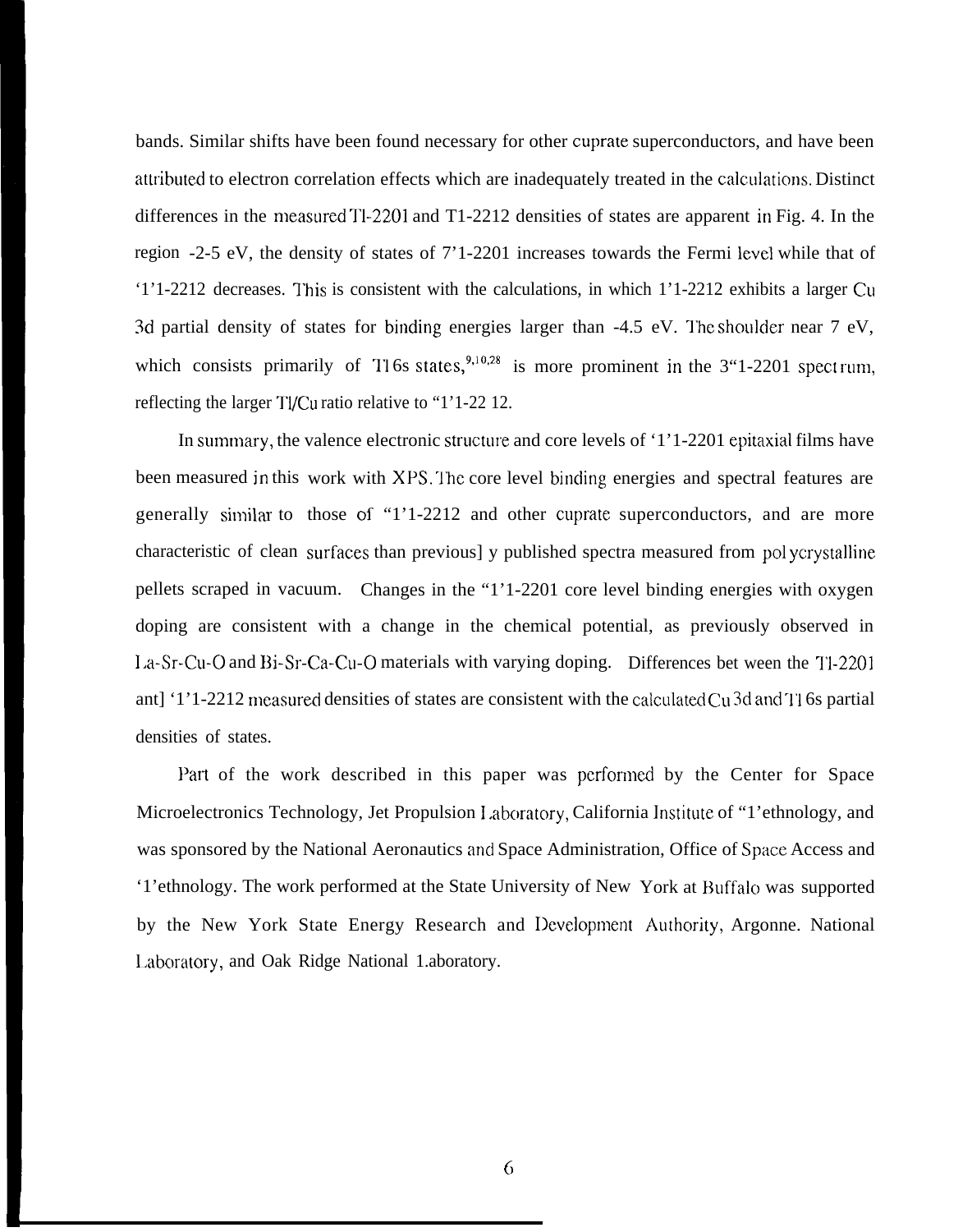## References

- 1. Y. Kubo, Y. Shimakawa, 1'. Manako, and H. Igarishi, Phys. Rev. B 43, 7875 (1991).
- 2. S. Nakajima, M. Kikuchi, '1'. Oku, N, Kobayashi, 'T'. Suzuki, K. Nagase, K. Hiraga, Y. Muto, and Y. Syono, Physics C 160,458 (1 989).
- $3.$ C. S. Gopinath, S. Subramanian, M. Paranthaman, and A. M. Hermann, Phys. Rev. B 48, 15999 (1993).
- $\overline{4}$ . Y. Fukuda, 1'. Suzuki, and M. Nagoshi, in Thallium-Based High 1 emperature Superconductors, Eds. A. M. Hermann and J. V. Yakhmi (Marcel Dekker, Inc., New York, 1994), p. 511.
- $\ddot{.}$ R. P. Vasquez, J. Electron Spectrosc. Relat. Phenom. 66, 209 (1994), and references therein.
- 6. C. A. Wang, Z. F. Ren, J. H. Wang, D. K. Petrov, M. J. Naughton, W. Y. Yu, and A. Petrou, Physica C (in press).
- 7. C. C. Tsuei, J. R. Kirtley, M. Rupp, J. Z. Sun, A. Gupta, M. B. Ketchen, C. A. Wang, Z. F. Ren, J. H. Wang, and M. Bhushan, Science 271, 329 (1996).
- 8. R.P. Vasquez and W. L. Olson, Physics C 177, 223 (1991).
- 9. D.R. Hamann and L.F. Mattheiss, Phys. Rev. B38, 5138 (1988).
- $10<sub>1</sub>$ J. Yu, S. Massidda, and A. J. Freeman, Physics C 152, 273 (1988).
- $11.$ J. H. Weaver, H. M. Meyer 111, 1". J. Wagener, 1.). M. Hill, Y. Gao, D. Peterson, Z. Fisk, and A. J. Arko, Phys. Rev. B 38, 4668 (1988).
- 12. H. M. Meyer 111, D. M. Hill, J. H. Weaver, I). I. Nelson, and C. F. Gallo, Phys. Rev. B 38, 7144 (1988).
- 13. F. Parmigiani, Z. X. Shen, D. B. Mitzi, 1, Lindau, W. E. Spicer, and A. Kapitulnick, Phys. Rev. B 43, 3085 (1991).
- 14. R. P. Vasquez, B. D. Hunt, M. C. Foote, 1.. J. Bajuk, anti W. 1.. Olson, Physics C 190, 249 (1992).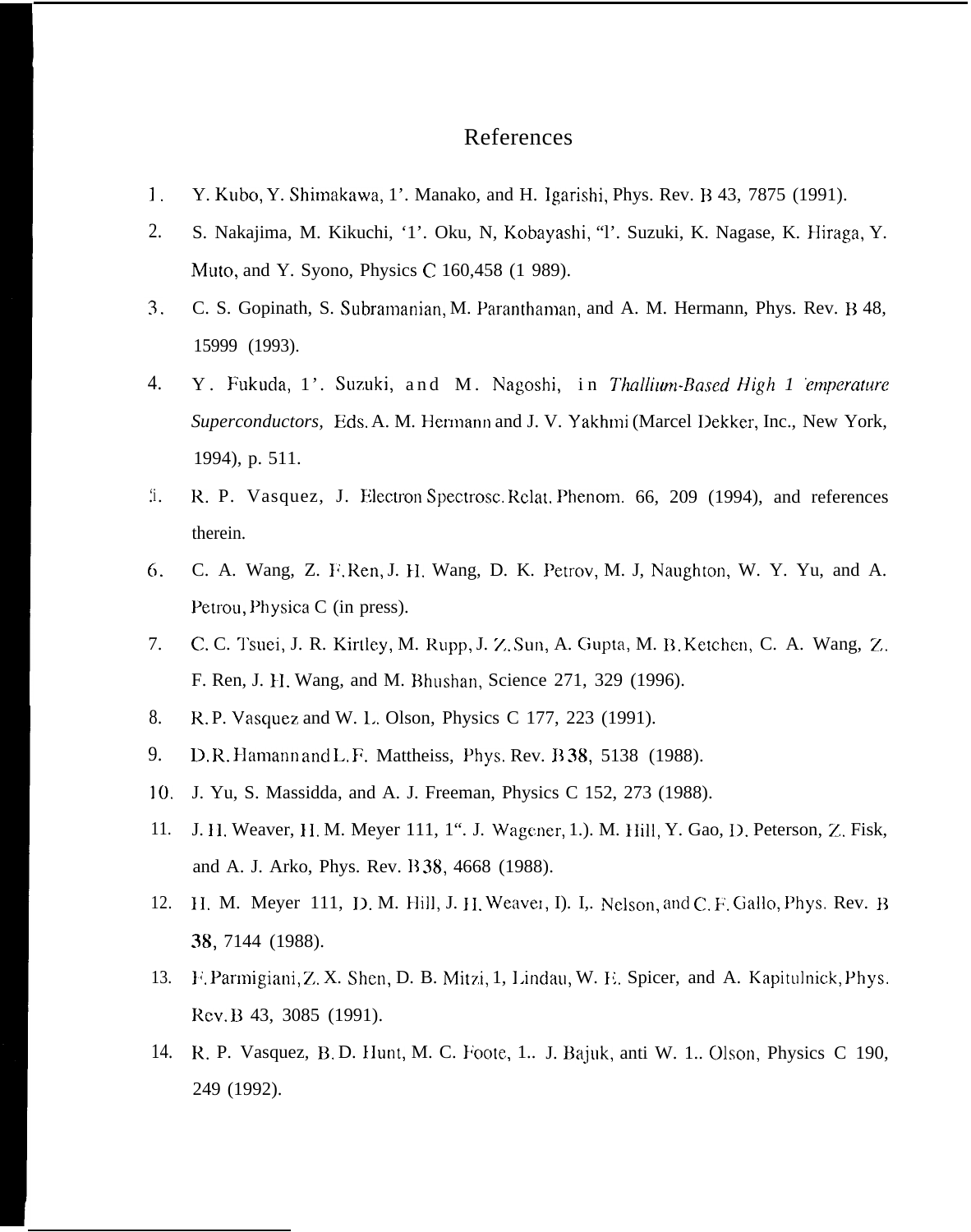- 15. R. P. Vasquez, M. Rupp, A. Gupta, and C. C. Tsuei, Phys. Rev. B 51, 15657 (1995).
- 16. H. M. Meyer 111, T. J. Wagener, J. El. Weaver, and D. S. Ginley, Phys. Rev. B 39, 7343 (1989).
- 17. A. E. Bocquet, J. F. Dobson, P. C. llealey, S. Myrha, and J. G. I'hompson, Phys. Stat. Sol. (b) 152, 519 (1989).
- 18. 1'. Suzuki, M. Nagoshi, Y. Fukuda, Y. Syono, M. Kikuchi, N. Kobayashi, and M. Tachiki, Phys. Rev. B 40, 5184 (1989).
- 19, T. Suzuki, M. Nagoshi, Y. Fukuda, S. Nakajima, M. Kikuchi, Y. Syono, and M. Tachiki, Physics C 162-164, 1387 (1989); Supercond. Sci. Technol. 7, 817 (1994).
- *20.* R. P. Vasquez,, J. Electron Spectrosc. Relat. Phenom. 66, 241 (1994), anti references therein.
- *21.* F. Parmigiani and L. Sangaletti, J. Electron Spectrosc. Relat. Phenorm 66, 223 ( 1994), and references therein.
- 22. M. A. van Veenendaal, H. Eskes, and G. A. Sawatzky, Phys. Rev. B 47, 11462 (1993).
- 23. G. Rietveld, M. Glastra, and D. van der Marel, Physics C 241, 257 (1 995).
- 24. Z.-X. Shen, D. S. Dessau, B. O. Wells, C. G. Olson, D. B. Mitzi, L. Lombardo, R. S. List, and R. J. Arko, *Phys. Rev. B 44, 12098* (1991),
- 25. M. A. van Veenendaal, R. Schlatmann, G. A. Sawatzky, and W. A. Green, Phys. Rev. B 47, 446 (1993).
- 26, M. A. van Veeneridaal, G. A. Sawatzky, and W. A. Green, Phys. Rev. B 49, 1407 (1994).
- 27. G. Rietveld, S. J. Collocott, R. Driver, and D. van der Marel, Physics C 241, 273 (1995).
- 28. P. Marksteiner, J. Yu, S. Massidda, A. J. Freeman, J. Redinger, and P. Weinberger, Phys. ReV. R 39, 2894 (1989).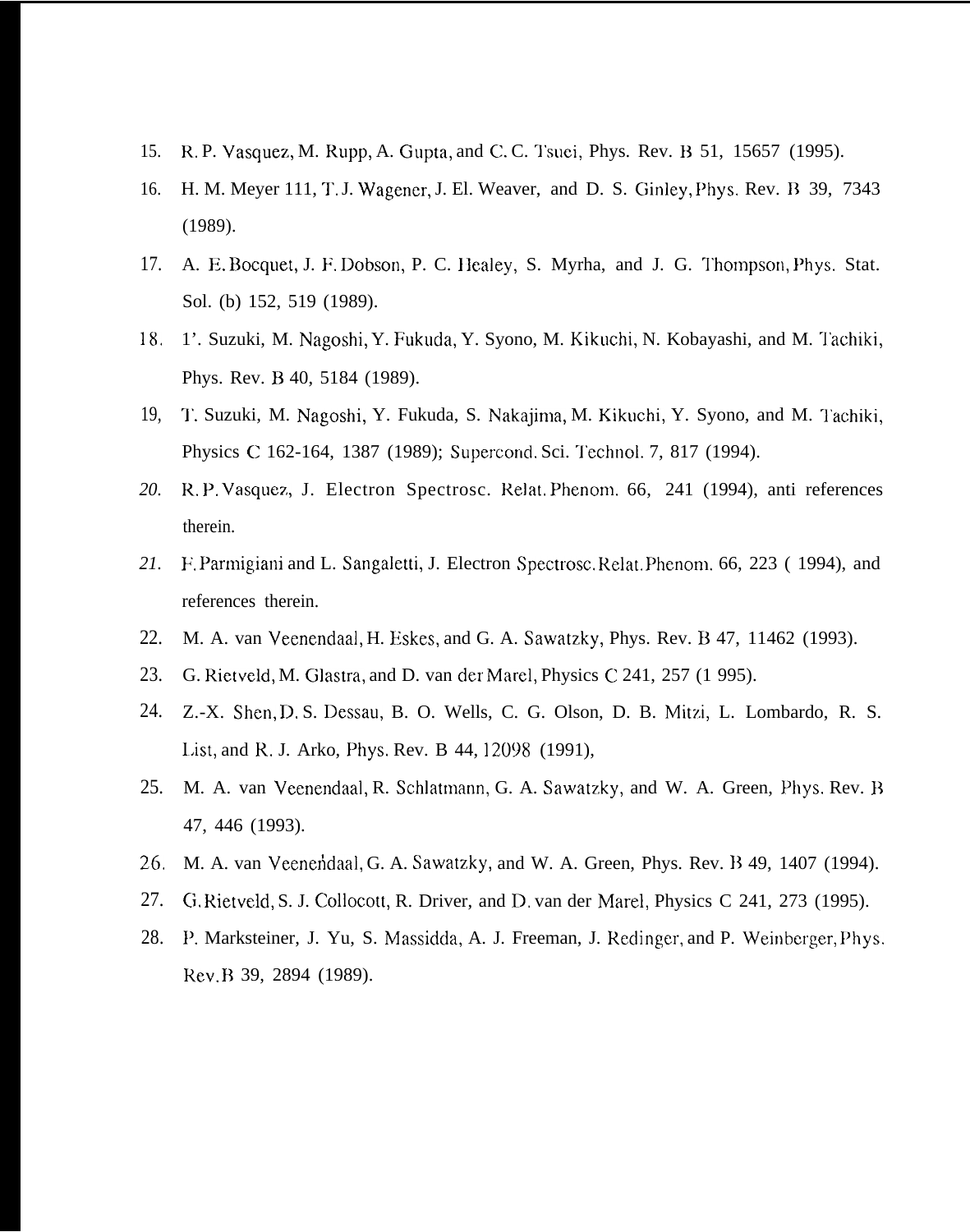Table 1: Summary of core level binding energies, peak full widths at half maximum (in parentheses), and  $Cu 2p_{3a} d^{9}/d^{10}$  intensity ratios for fully oxygenated and arson-annealed Tl-2201 epitaxial films measured in this work, together with previously

| reported results for TI-2201 and TI-22 12. |               |                  |                    |               |              |                                  |                |
|--------------------------------------------|---------------|------------------|--------------------|---------------|--------------|----------------------------------|----------------|
| Material                                   | $T1.4f_{7/2}$ | $Ba \, 3d_{5/2}$ | $Ba \frac{4d}{52}$ | $Cu 2p_{3/2}$ | $d^9/d^{10}$ | O <sub>1s</sub>                  | Ref.           |
| $T1-2201$                                  |               |                  |                    |               |              |                                  |                |
| oxygenated<br>$(T_{\rm c} = 11 \,\rm K)$   | 117.9(1.2)    | 777.8(1.5)       | 87.4(1.0)          | 933.1 (3.2)   | 0.46         | 527.5 $(0.9)$ &<br>528.7(1.3)    | This work      |
| annealed<br>$(T_c = 63 \text{ K})$         | 118.1 (1.25)  | 777.9 (1.45)     | 87.5 (1.05)        | 933.1 (3.3)   | 0.46         | 527.6 $(1.0)$ &<br>528.9(1.3)    | This work      |
| $(no T_{c})$                               | 118.2         | 777.9            | not reported       | $-933$        | 0.45         | $-529$                           | $\overline{4}$ |
| $(T_c = 88 \text{ K})$                     | 118.4         | 778.4 (2.4)      | not reported       | 932.8(2.4)    | 0.30         | not reported                     | 3              |
| $T1-2212$                                  |               |                  |                    |               |              |                                  |                |
| $(T_c = 105 \text{ K})$                    | 118.0(1.25)   | 778.3 (1.55)     | 87.9 (1.15)        | 933.1(3.1)    | 0.45         | 527.8 $(0.9)$ &<br>528.7 $(1.4)$ | 8              |
| $(T_c = 98 \text{ K})$                     | 118.1         | 779.6*           | not reported       | $-933$        | 0.39         | $-529$                           | $\overline{4}$ |
| $(T_e = 102 \text{ K})$                    | 118.2         | 778.4 (2.6)      | not reported       | 933.1 (3.0)   | 0.28         | not reported                     | 3              |

\*The high binding energy is attributed in Ref. 4 to contaminant species.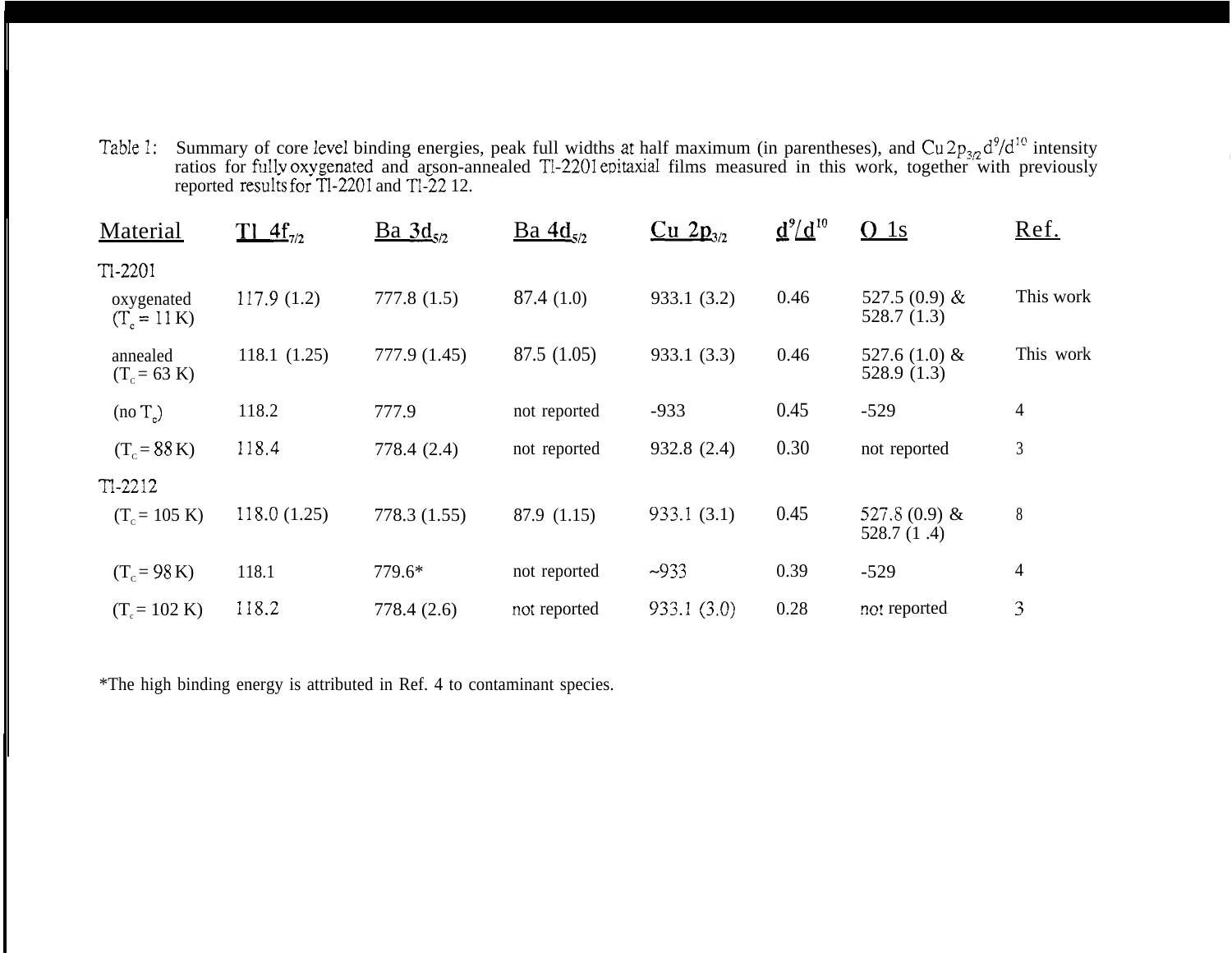## Figure Captions

- 1. The O 1s spectra measured from chemically-etched epitaxial films of "1'1-2201 (this work) and '1'1-2212 (Ref. 8). Inset shows the second derivatives of the spectra.
- 2. "l'he 1'1 4f and Ba 4d spectra measured from T1-2201, together' with the results of leastsquares fitting.
- 3. 'l''he Cu  $2p_{3p}$  spectra measured from Tl-2201 (this work) and 1'1-2212 (Ref. 8).
- 4. The valence bands and the Tl 5d/Ba 5p shallow core level spectra measured from Tl-2201 (this work) and  $T1-2212$  (Ref. 8). Inset shows the Fermi edges. Below the valence bands are the calculated Cu 3d partial densities of states of Tl-2201 (bottom) from Ref. 9 and "1'1-2212 (top) from Ref. 10.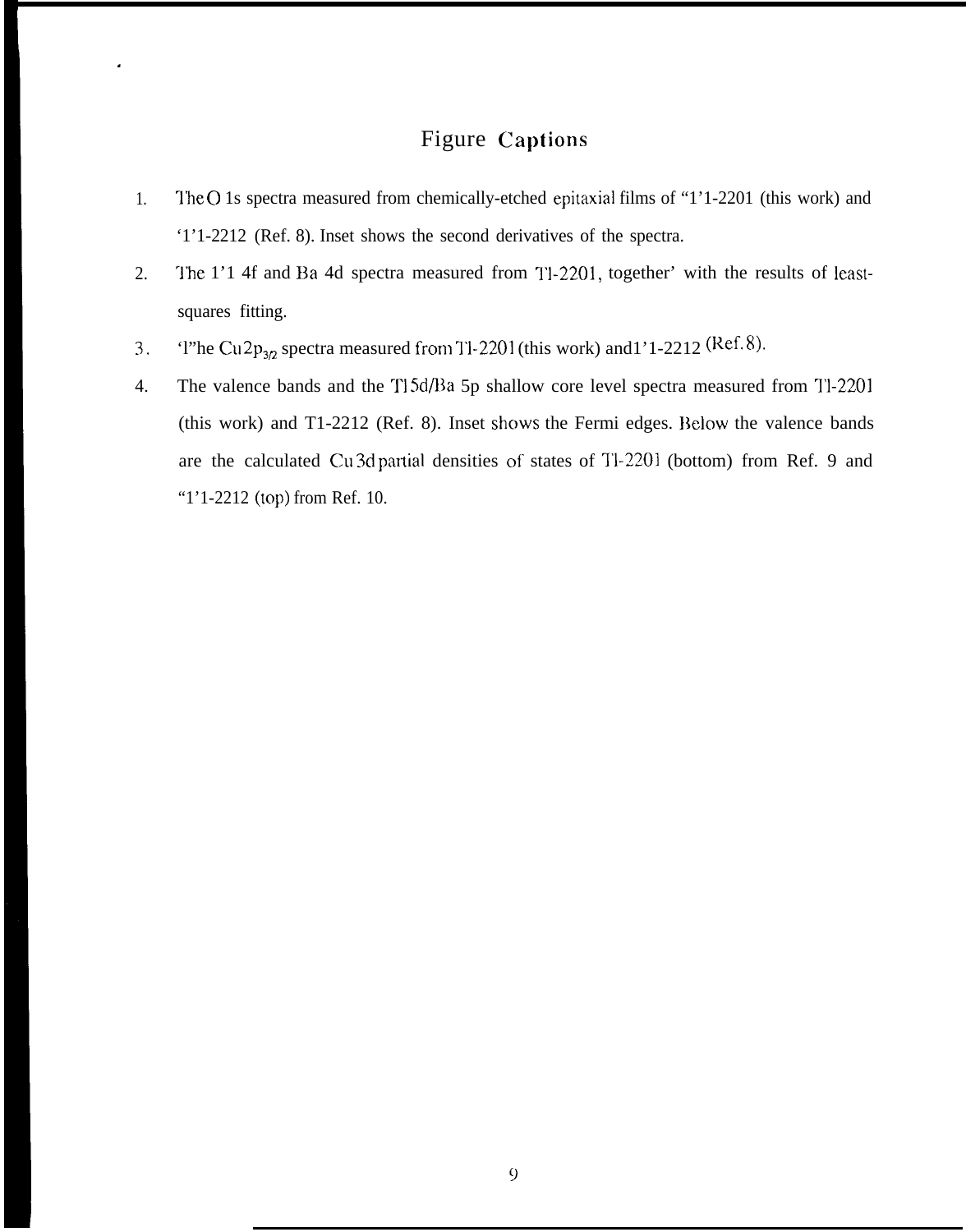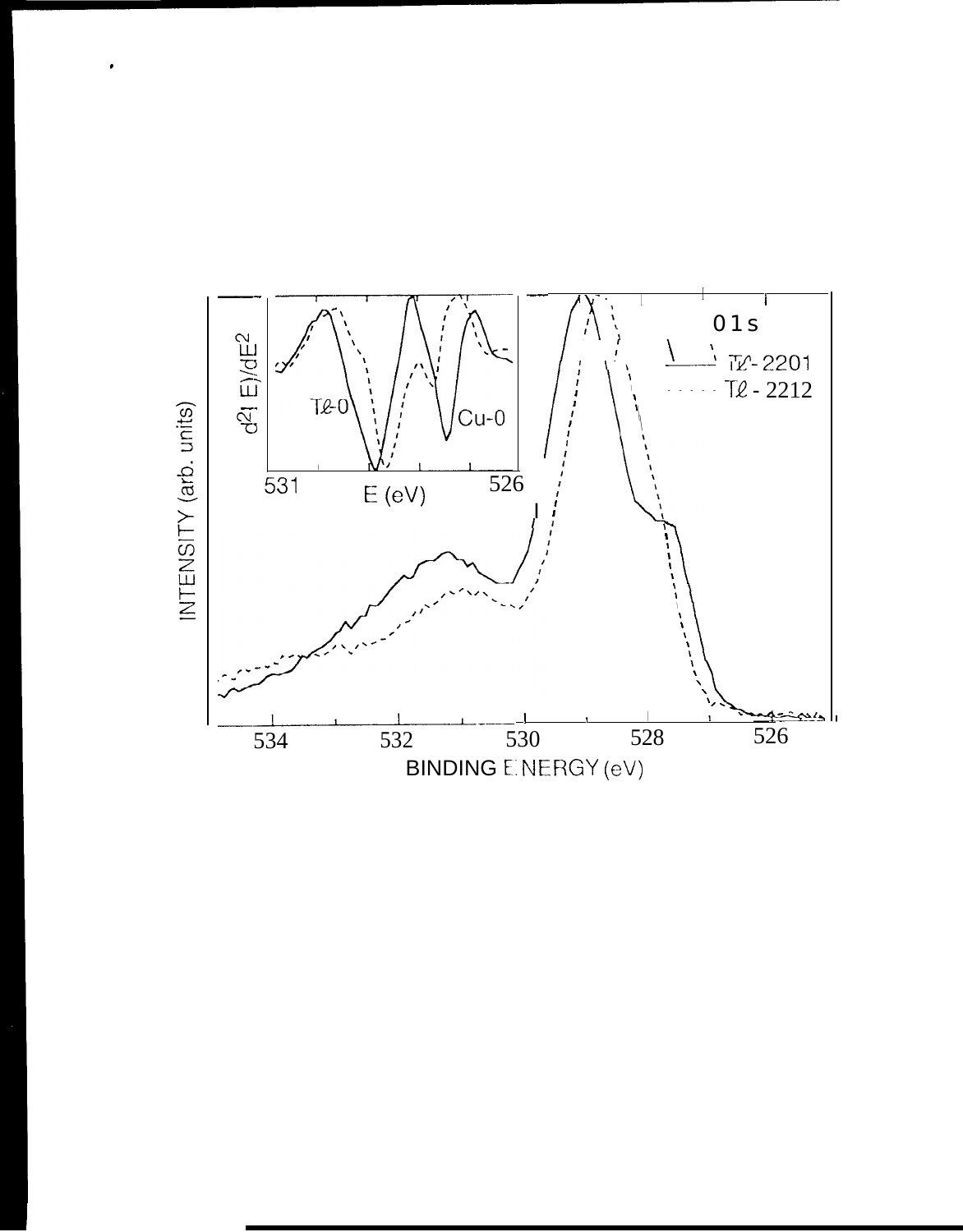